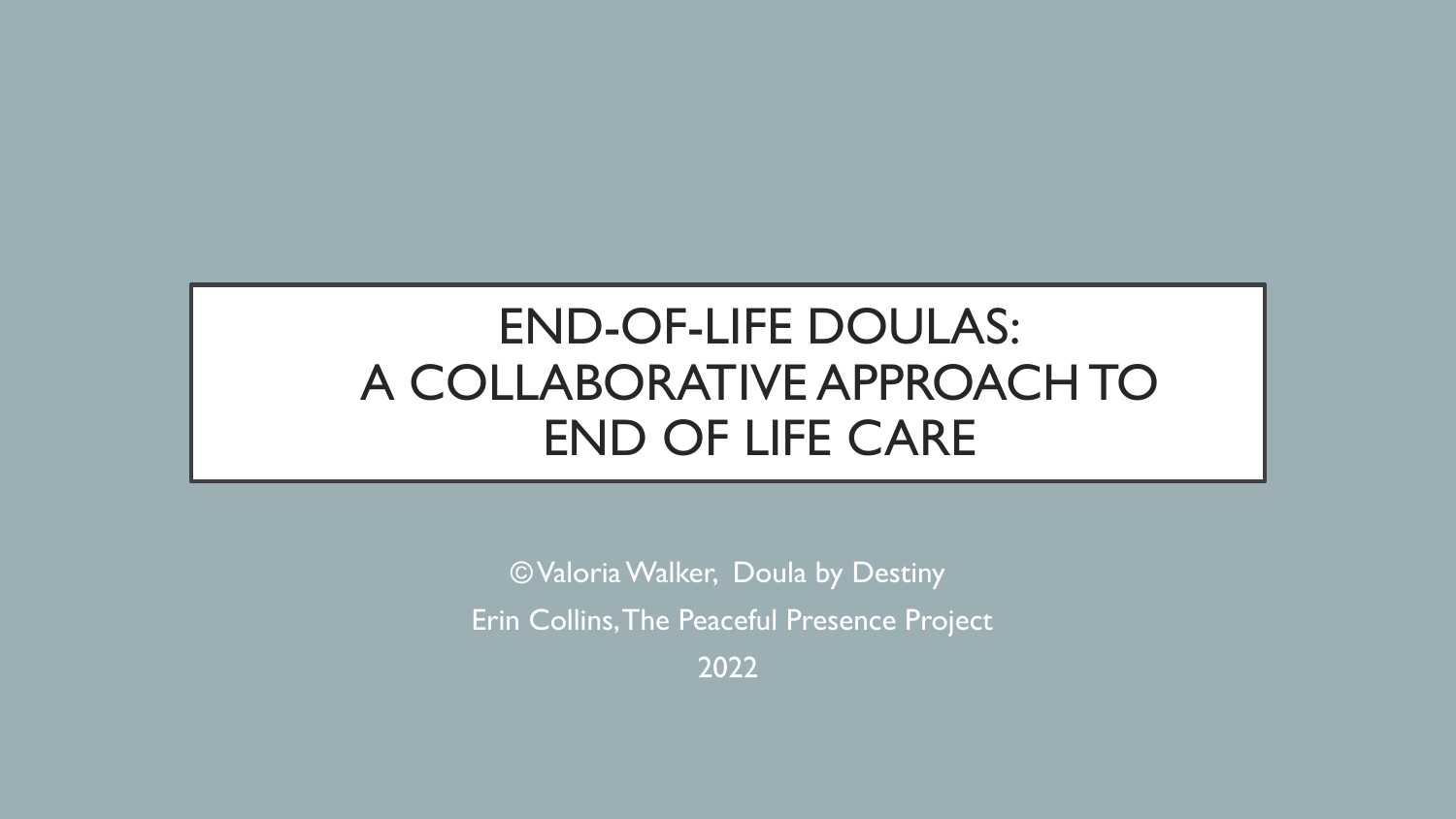# "Death is a social event with a medical component, not a medical event with a social component."

~ Allan Kellehear, PhD

Compassionate Communities Model of Care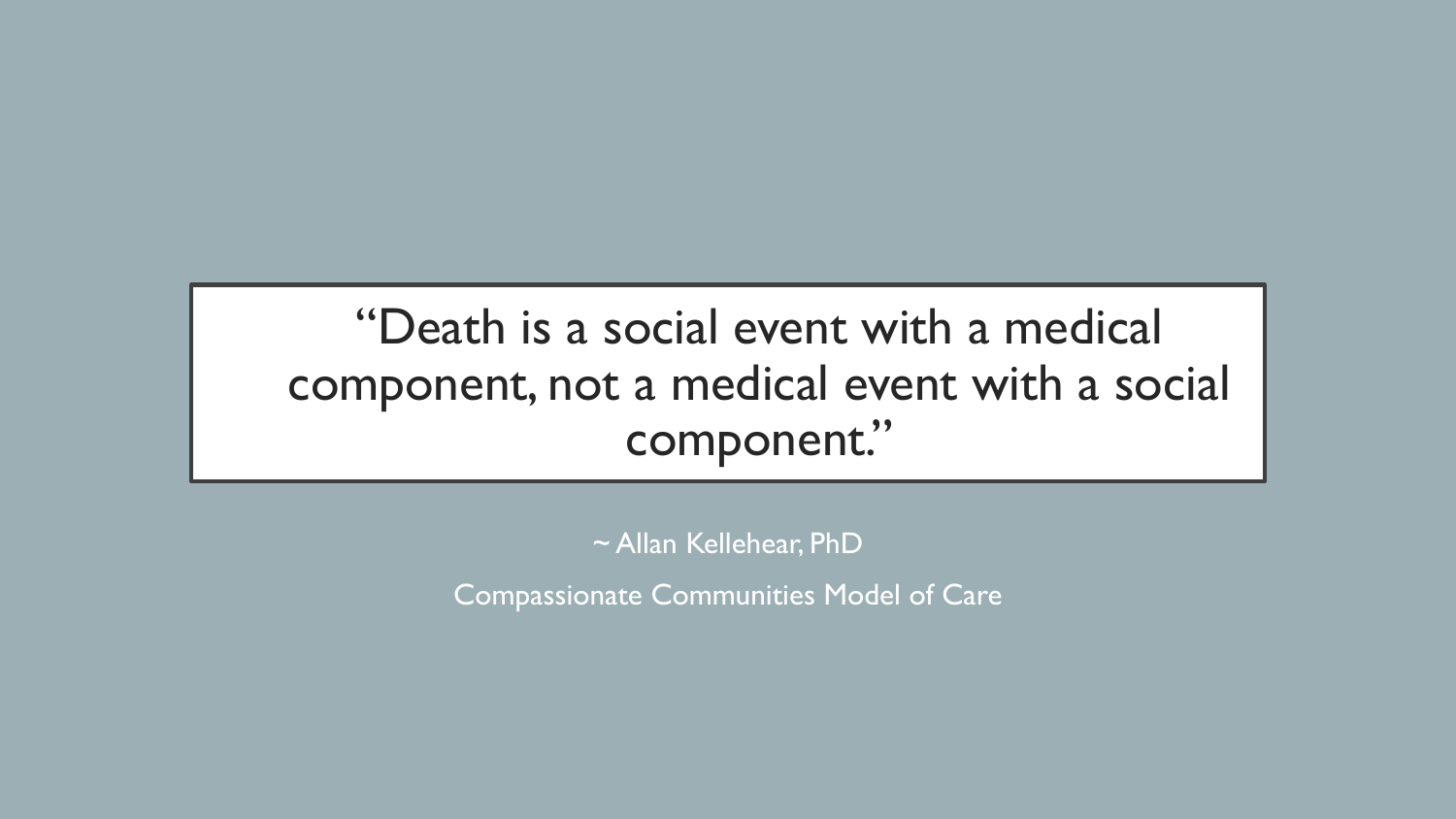#### A TIMELINE FOR EOL DOULA SERVICES

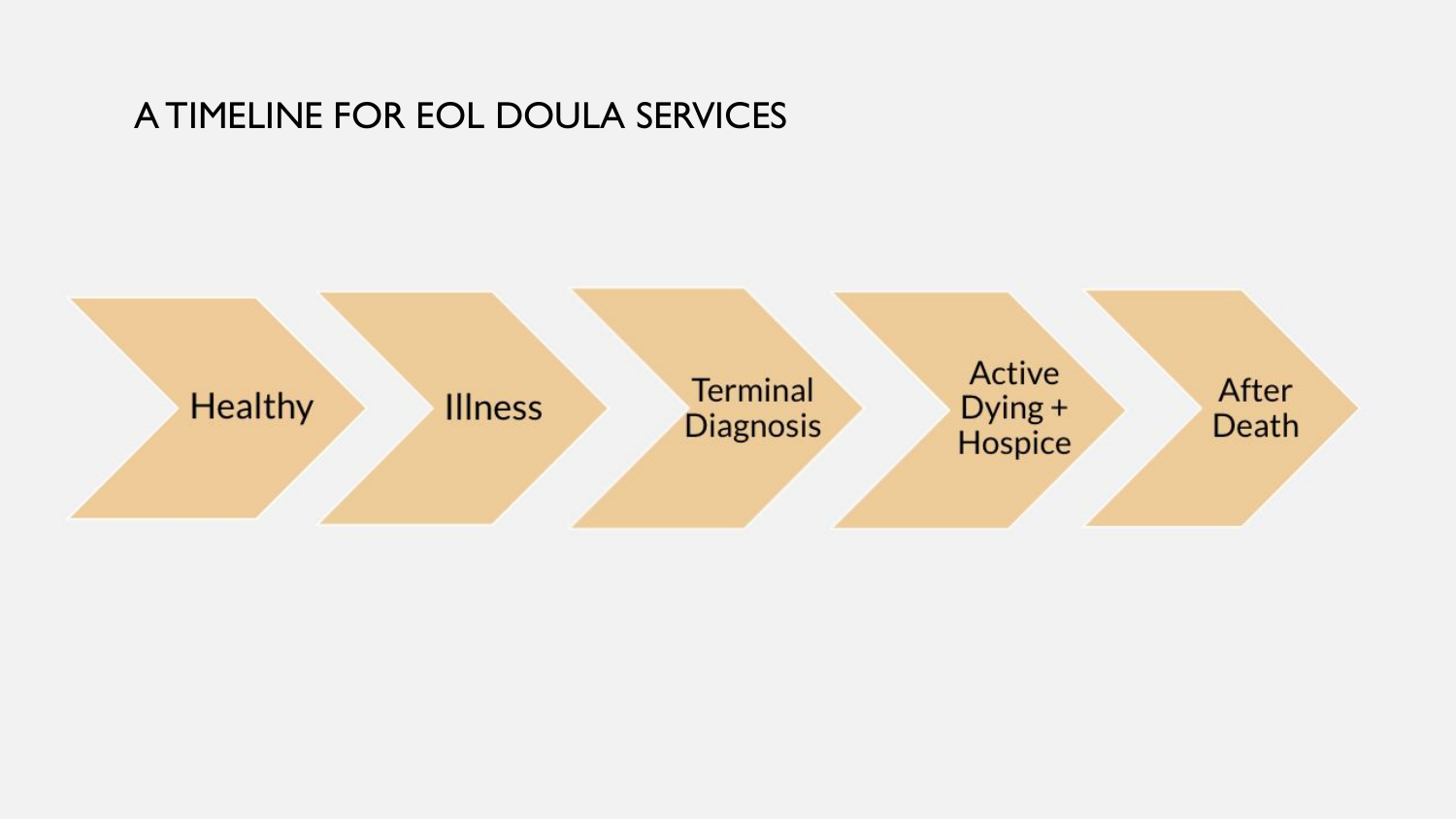## COMMON PURPOSE OF EOL DOULAS

Work together to meet patients' needs with the same goal

- **Companionship and education**
- **Emotional support**

4

- Time with family/caregivers
- May overlap with other roles

Work with the clinical team to provide continuity for the existing care plan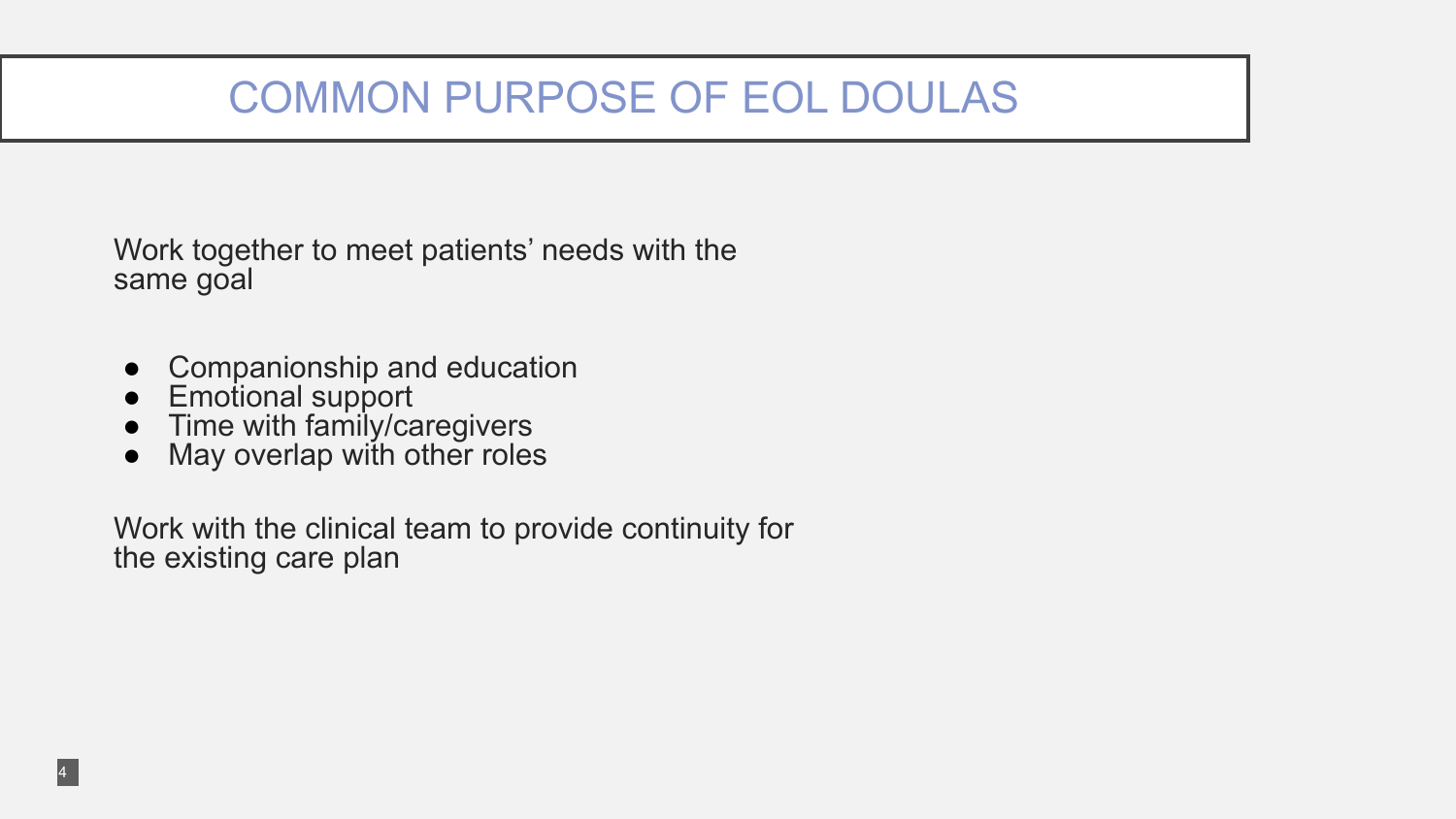#### THE DOULA MODEL OF CARE

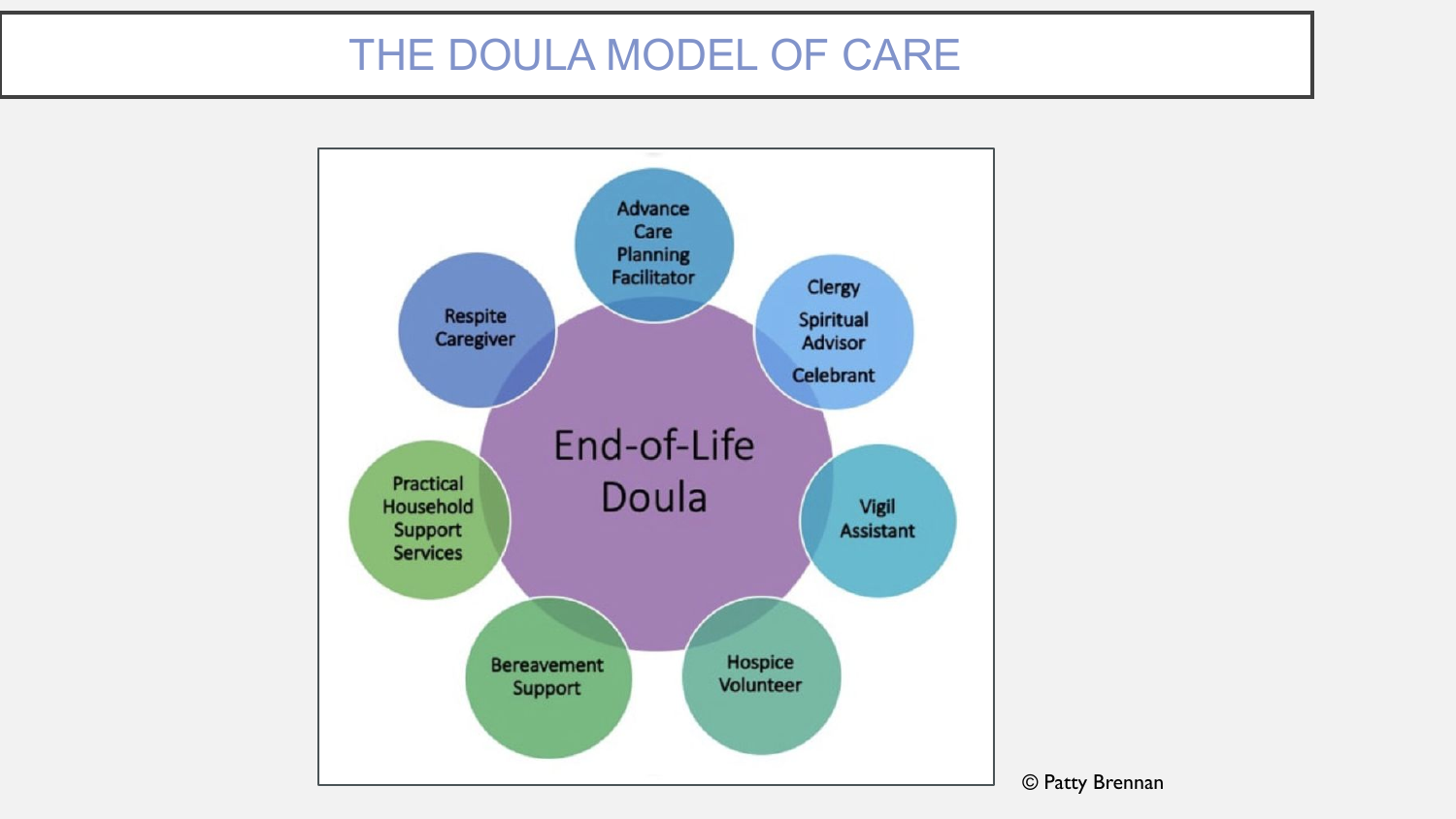#### HOW EOL DOULAS ARE DIFFERENT THAN OTHERS ON THE IDT

- Non-medical, non-clinical
- Flexible / Adaptable Role
- More time

6

- **Minimal documentation**
- Innovative and non-traditional
- Continuity of care before, during and after death



Photo: Merilynne Rush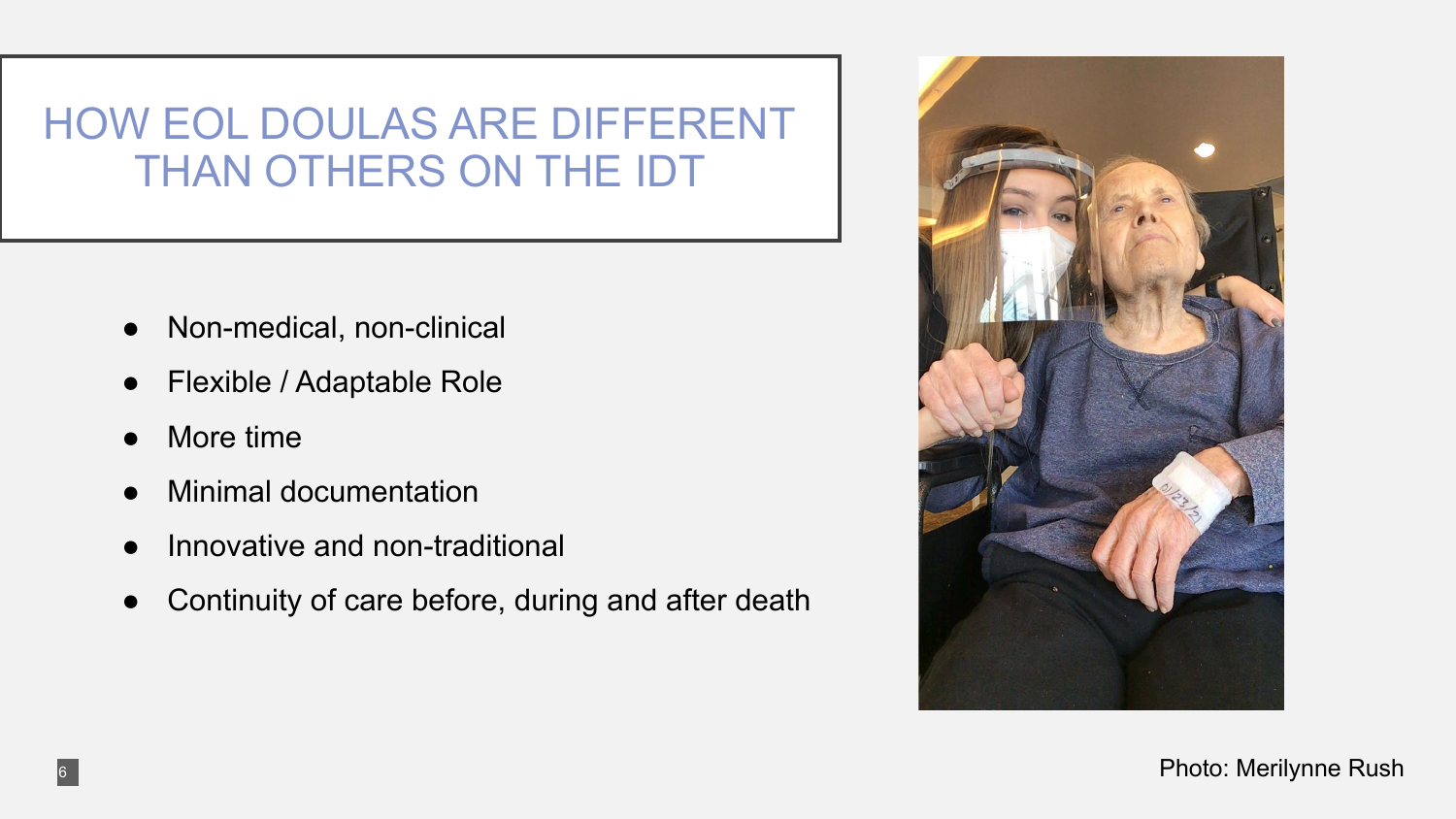#### PRINCIPLES OF THE EOL DOULA MODEL

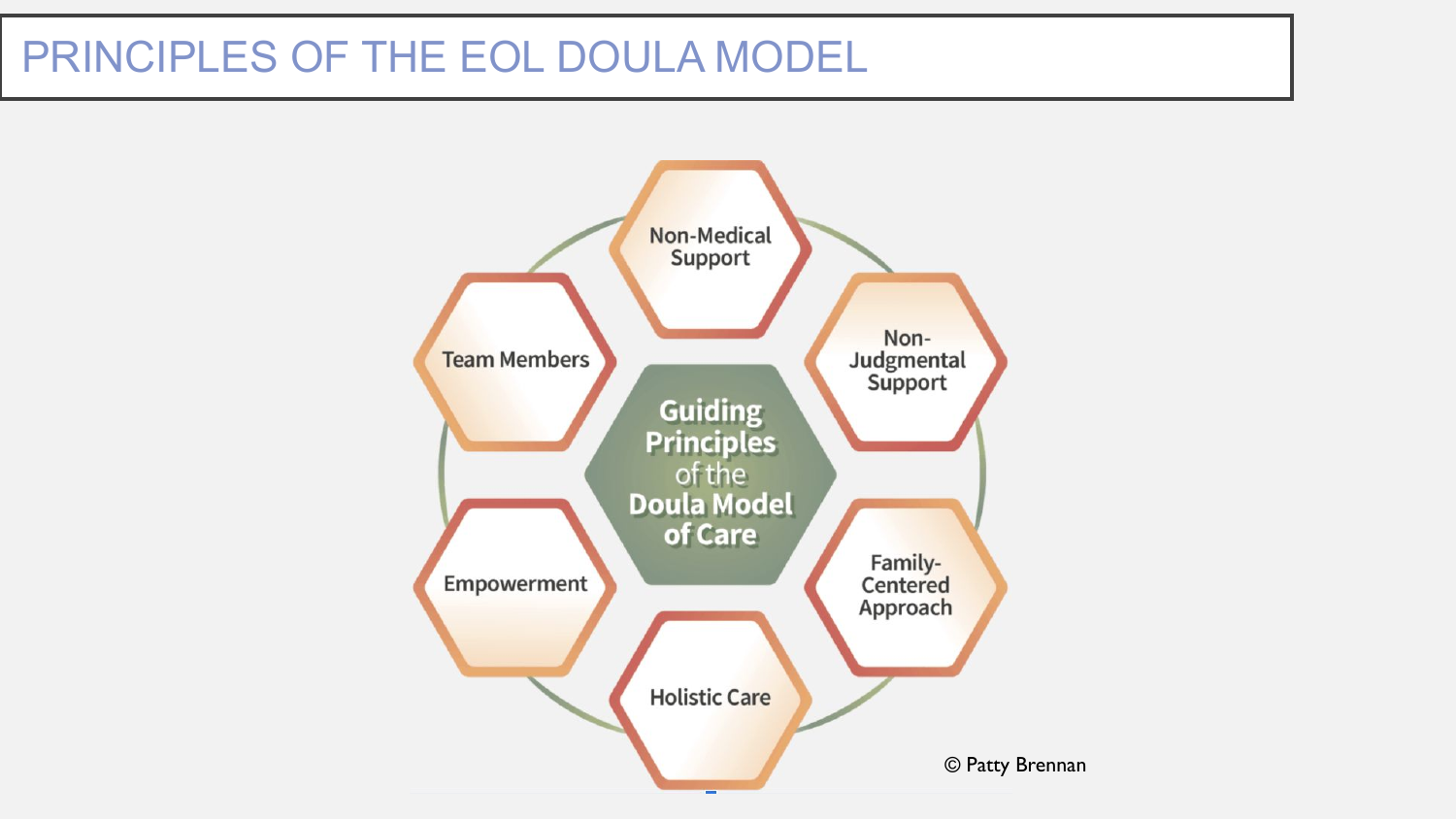#### HOW EOL DOULAS ARE COLLABORATIVE

- Work with hospice team care plan
- Do not usurp anyone else's role
- Encourage communication with whole team
- Share observations, ideas, opinions
- Extra layer of support for caregivers/those without family
- Added spiritual support, pray with family



Photo: Merilynne Rush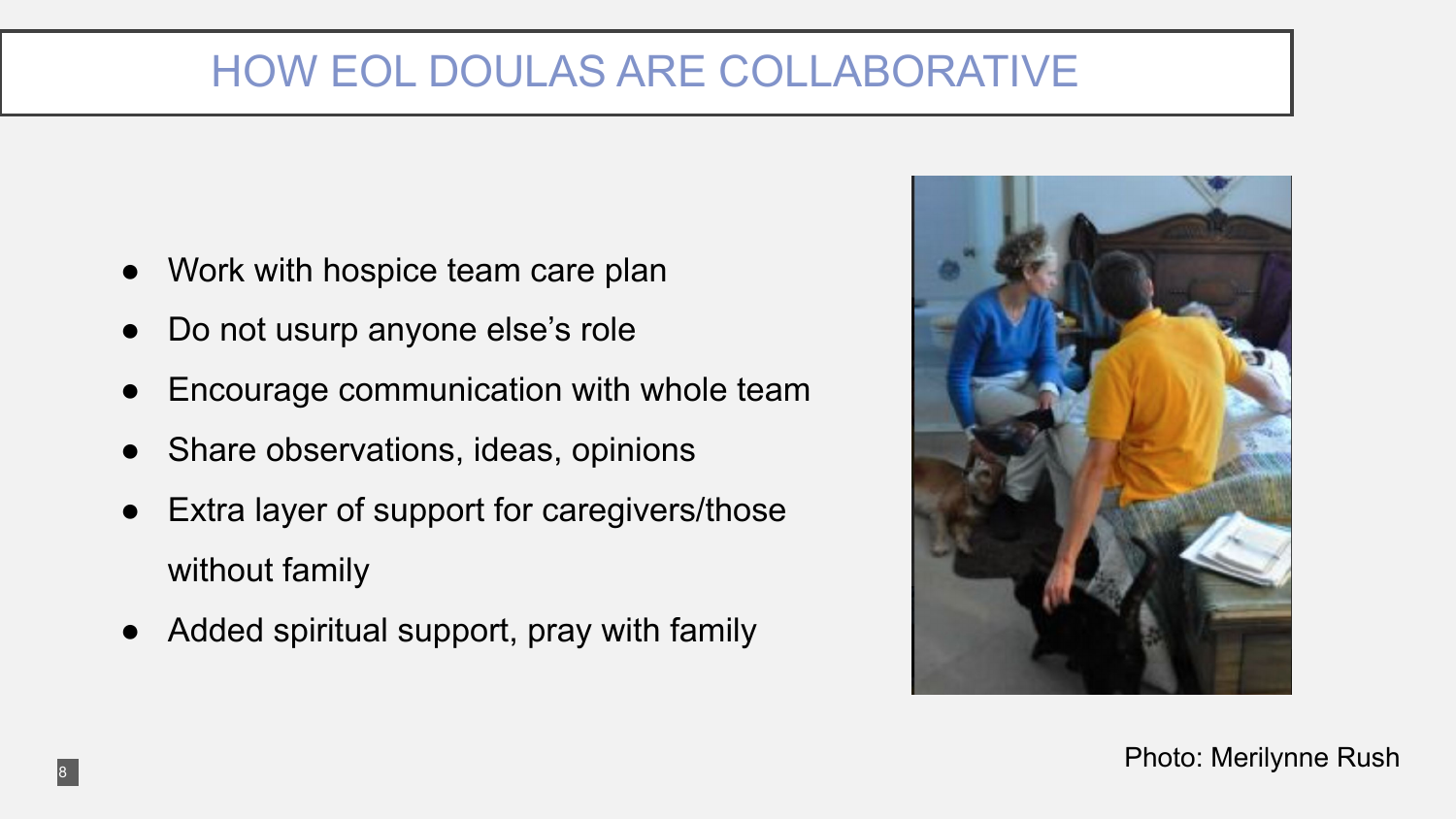## CASE STUDIES

#### Case study #1

- 70+ year old African American woman
- retired Neonatal Nurse
- independent up to enrollment into hospice
- hospice days of stay neared 6-months
- cultural lens of the patient

#### Case study #2

- 52 year old woman with 4 hereditary lung diseases
- resistant to hospice "not ready to go there"
- lived in remote, rural area
- rapid decline, relationship with doulas "made it not so scary"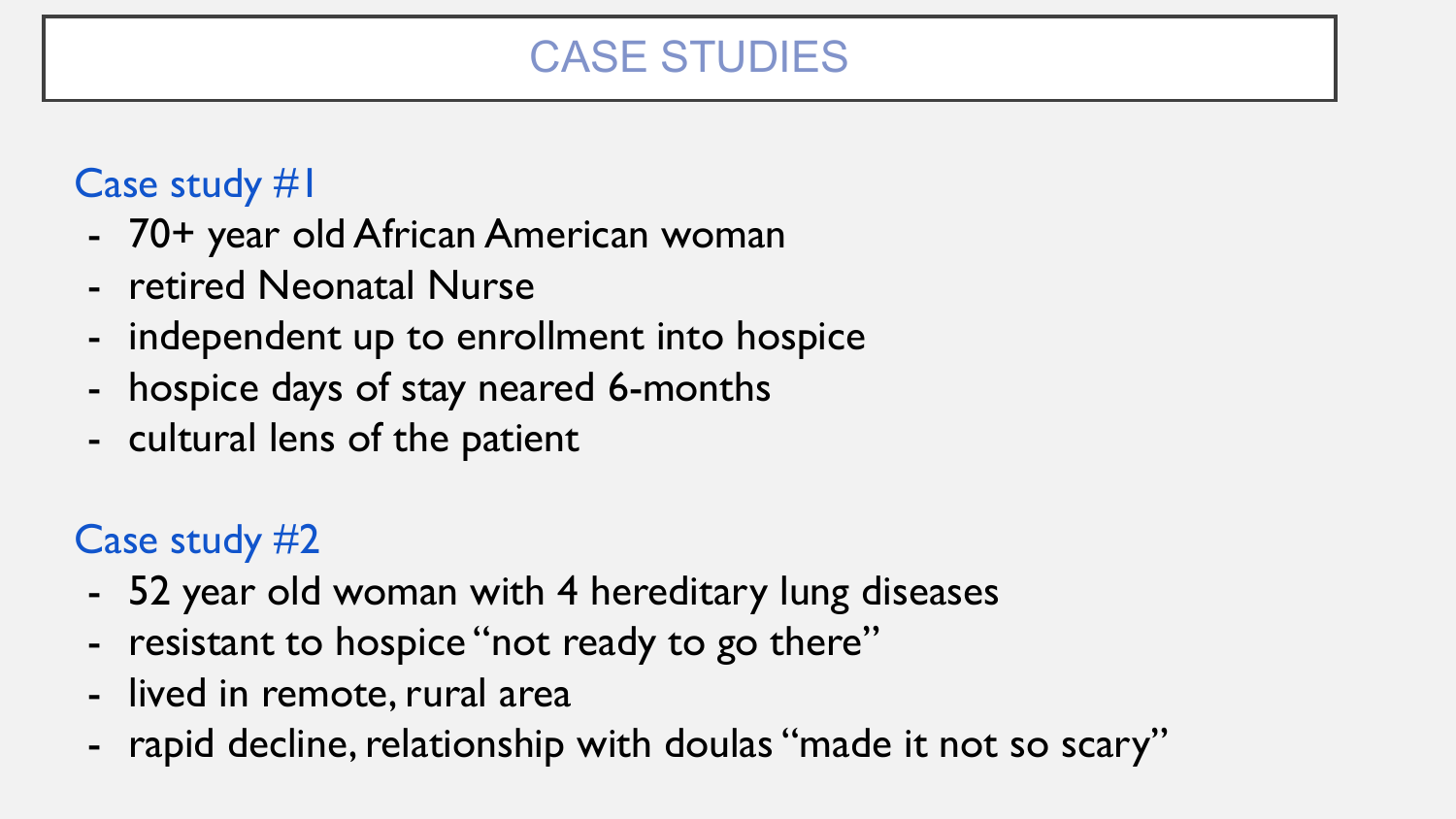## EOL DOULAS AS INDEPENDENT CONTRACTORS

Payment Structure:

- Pro-bono
- Sliding scale
- Private pay fee for services
- Ability to work flexibly with clients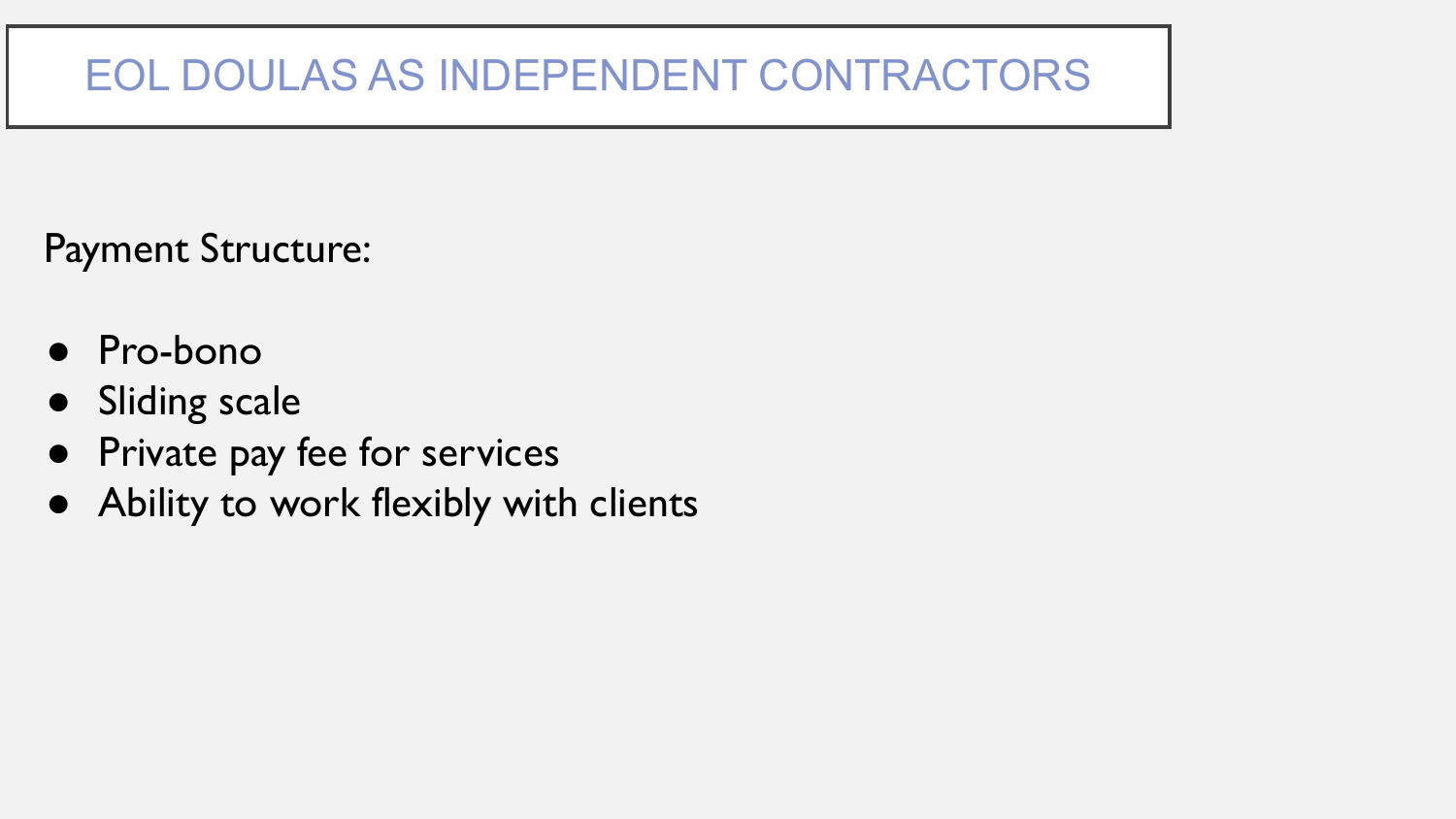## KEY TAKEAWAYS

Doulas provide:

- Physical, emotional, spiritual, practical care
- Companionship and accompaniment
- Information, education, resources
- Collaborative Partners
- **Great breadth of supportive services:** 
	- Life review
	- Vigiling
	- Prayer
	- Meditation
	- Guided imagery
	- Hands-on comfort measures



Photo: Merilynne Rush